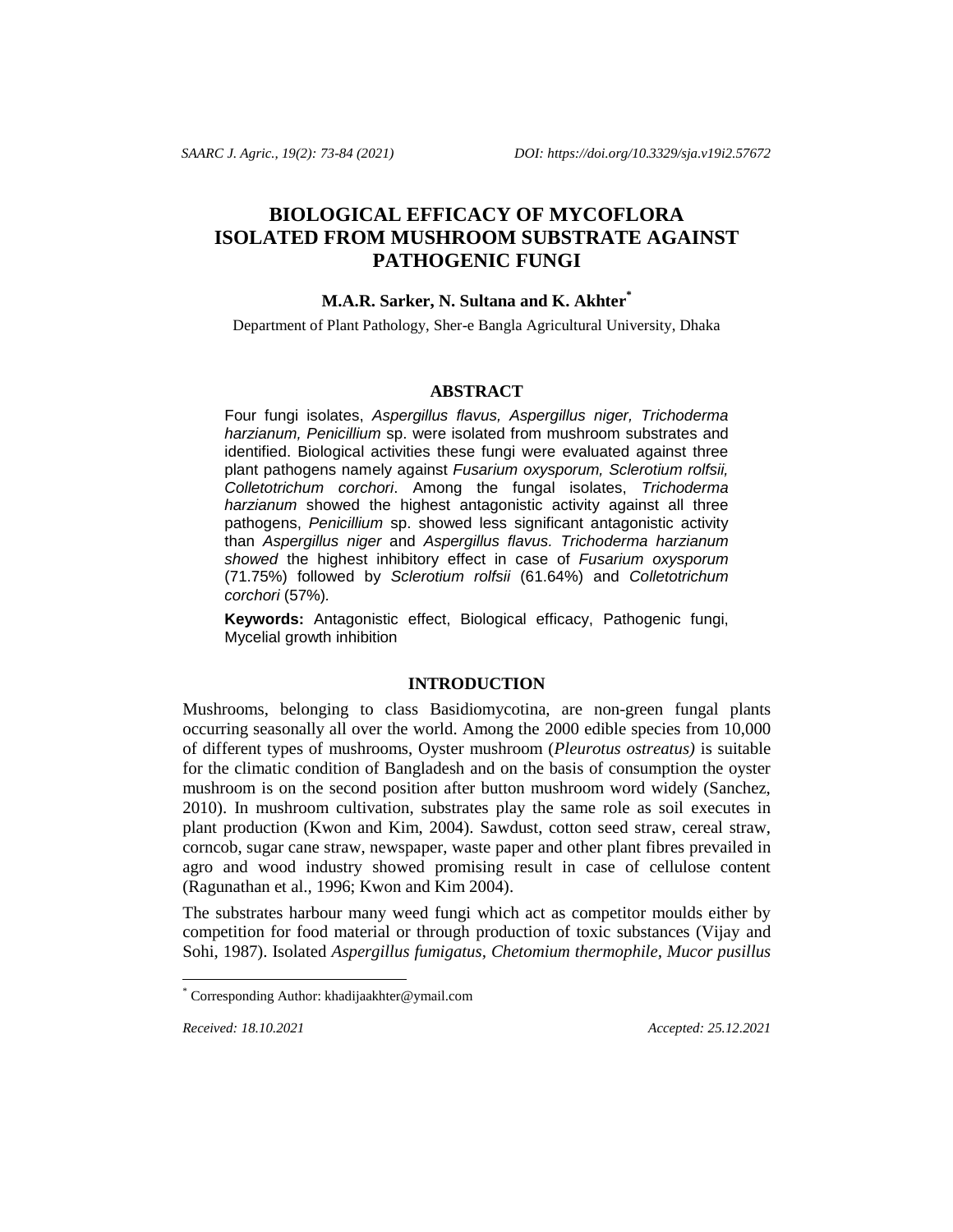and *T. harzianum* from straw and oyster compost substrates (Wickremasinghe et al., 1999). Different saprophytic and plant pathogenic fungi occurring in the substrate and competing with mushroom mycelium for space and nutrition are *Aspergillus niger*, *A.flavus, Alternaria alternata, Drechslera bicolor, Fusarium moniliforme, Mucor* sp., *Penicillium* sp., *Rhizopus* sp., *Rhizpus stolonifer, Sclerotium rolfsii,, Trichoderma viride* (Sharma et al., 2007; Sharma and Kumar, 2011). Some of these fungi can be used for biological control of different pathogenic fungi like *Sclerotium rolfsii, Colletotrichum* sp. and *Fusarium* spp.

The present study was undertaken to isolate, identify and characterize the fungi associated with selected mushroom substrate and to evaluate their efficacy against three selective pathogenic fungi.

#### **MATERIALS AND METHODS**

The experiment was conducted at the Molecular Plant Pathology Laboratory of the Department of Plant Pathology, Sher-e-Bangla Agricultural University, Dhaka, and Biochemistry laboratory and Mushroom Culture House (MCH) of Biochemistry, Department, Sher-e-Bangla Agricultural University, Dhaka, Bangladesh. This study was conducted during the period of January, 2017 to June, 2017.

# **Isolation of fungi on PDA media**

Isolation was done from three kinds of substrates samples (rice straw, saw dust, waste paper). Three contaminated polybags of rice straw was randomly selected from the inoculated polybags. The stock solution was made by taking 1 gm of substrate from each polybag and mixing them with 100 ml sterile distilled water in a conical flask. Then dilution plate technique was followed as described by Dhingra and Sinclair (1985). The same process was also followed in case of saw dust and newspaper poly bags. After finishing the preparation of different dilution, 0.1 ml of  $10<sup>2</sup>$  and  $10<sup>3</sup>$  dilution was spread over PDA plate previously dried (to remove excess surface moisture) at three replications as described by Goszczynska and Serfontein (1998). The solution was spread with the help of sterilized glass-rod. The inoculated PDA plates were kept in incubation chamber at  $25\pm1\textsuperscript{0}$ C. The colonies grown over on PDA were recorded after 3-5 days of incubation. Sub cultures were made by transferring a bit of mycelia from the spread plate and transferred on PDA plates using the hyphal tip culture techniques (Tuite, 1969; Mian, 1995) to a new petri dish on the basis of color and morphology of the colony. Identification was done with the help of different books, manuals and publications following the keys suggested by Barnet (1980), Barnett and Hunter (1992), Watanabe (2000), Mathur and Kongsdal (2003), Malone and Musket (1964), Ellis (1971). Purification was carried out by reculturing the fungi by transferring single hyphal tip of each fungus on PDA media and incubated at  $22\pm2\degree$ C for 7 days. The contaminated plates were discarded.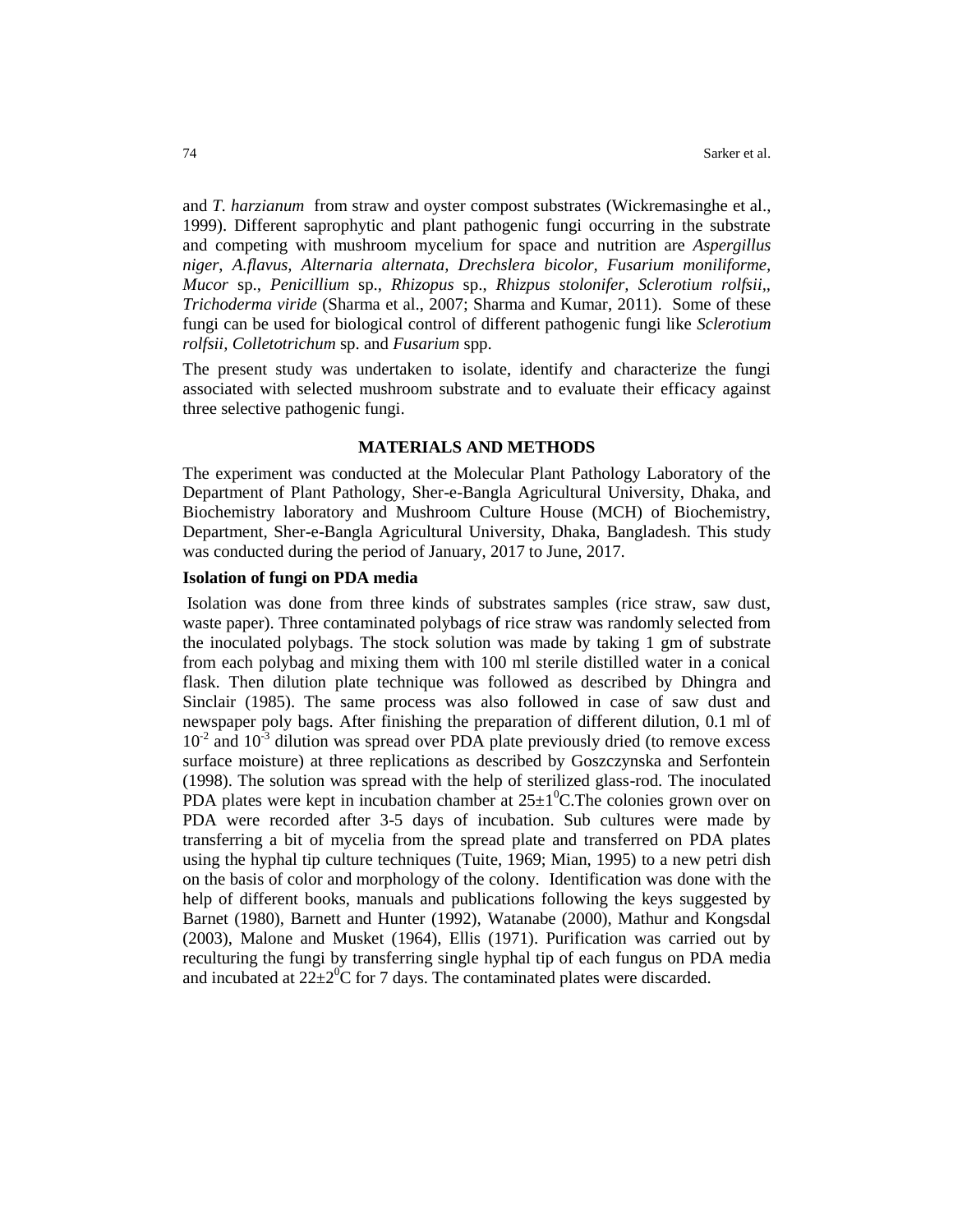#### **Bioassay of isolated fungi by using Dual culture method**

Three pathogenic fungi *Fusarium oxysporum (*the causal agent of dry rot of potato), *Sclerotium rolfsii* (the causal agent of foot and root rot of betel vine)*, Colletotrichum corchori* (the causal agent of anthracnose of jute) were collected from MS Laboratory Department of Plant Pathology of Sher-e-Bangla Agricultural University, Dhaka. The fungi were cultured in PDA medium. The culture discs cut separately with the help of sterilized cork borer of isolates and pathogen was aseptically transferred and placed at periphery of the petri dish containing the PDA medium. Inoculated with culture discs of the pathogens alone in the petri dish containing PDA served as control. The inoculated petri dishes were transferred into the incubator and incubated at  $25^{\circ}$ C. The growth of the fungus was observed periodically in petri-plates and measured the mycelial growth (diameter) in each petridishs were taken (Parvin et al.*,* 2016).

After seven days of inoculation (7DAI), radial mycelial growth (mm) of fungus was recorded. The radial mycelial growth (mm) of each fungi (pathogen and antagonist) was measured by taking average of the three diameters taken for each colony (Parvin et al.*,* 2016). Percent inhibition zone was estimated by the following formula as suggested by Johnson and Sekhar (2012).

Percentage inhibition of growth =  $-- \times 100$  $\mathsf{C}\phantom{0}$ 

 $C =$  Growth of fungus in control

 $T =$  Growth of fungus in treatment

#### **Statistical analysis of data**

Data collected during experiment period were tabulated and analyzed following Statistical package MSTAT-C. Treatment means were compared with Duncan's Multiple Range Test (DMRT)

## **RESULTS AND DISCUSSION**

#### **Morphological characteristics of fungal isolates**

*Aspergillus flavus* grew rapidly producing colonies yellow green to green color with white mycelia at the edges (Fig. 1a). The conidia were finely rough, conidia heads were radiate to columnar with loosely packed phialides; the unisertiate conidia heads had radiate vesicle with the philiades covering upto three quarter of the vesicle; while bisertiate the vesicles were spherical to globose (Fig.1b).

*Aspergillus niger* was fast growing producing black conidial head at the center and white mycelia towards the edge which changed color to brown with age (Fig. 2a). The colonies had thick mat of floccose mycelia beneath the colonies and at the edges. It formed radial furrows very close to each other. Conidia heads were biseriate and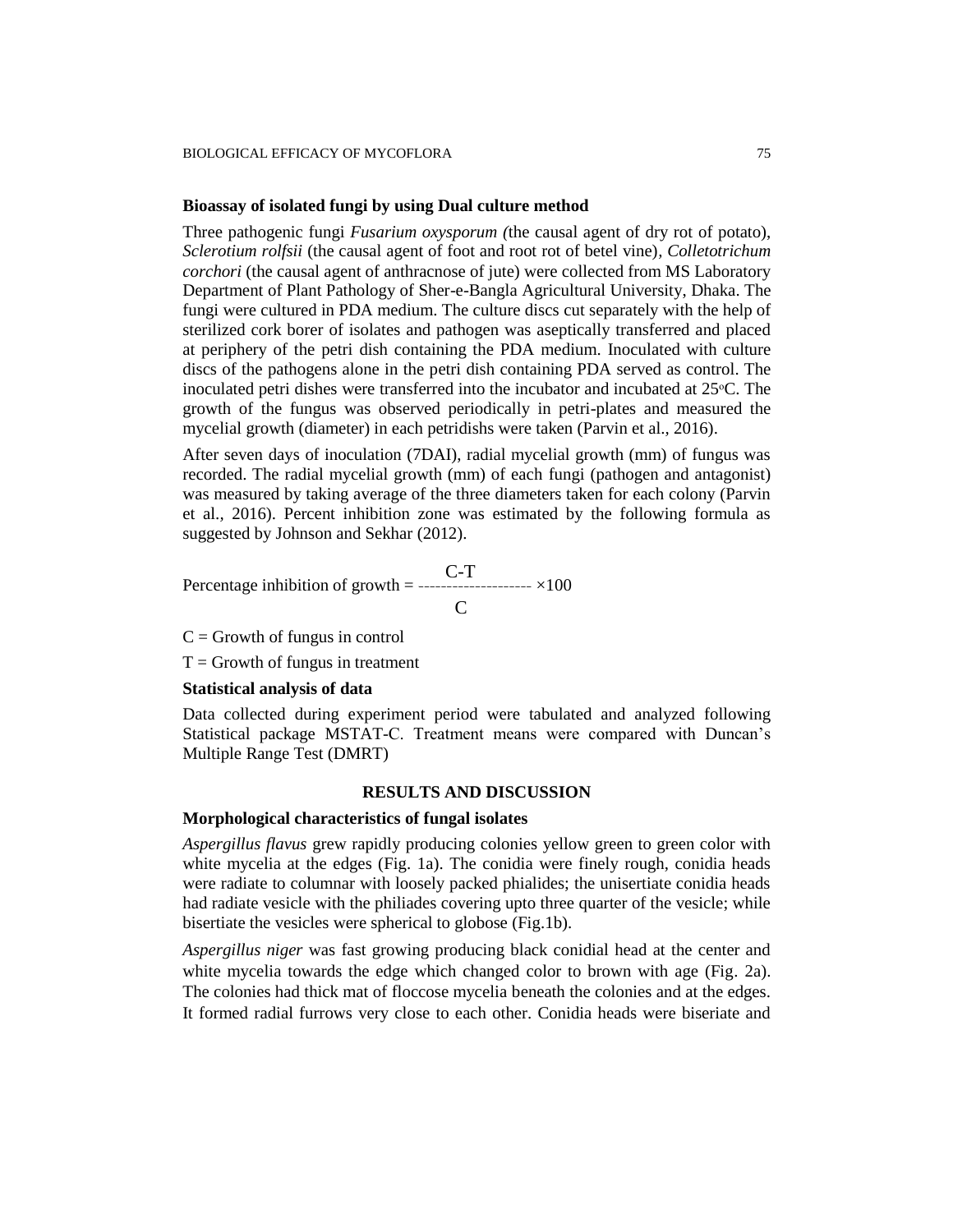globose in shape with wide spherical to globose vesicle. The stipe was large and wide with smooth and slightly brown color. Conidiophores were smooth walled, hyaline or turning dark towards the vesicle. Conidia was globose to subglobose in shape (Fig 2b). Similar structure was observed by Nyongesa et al.*,* 2015, Wang et al., 1990 and Thilagam et al. 2016.

*Trichoderma harzianum* produced whitish to greenish colored mycelia in the beginning. Later a deep green color developed in central part and gradually extended to the periphery. Finally, it appeared a whitish green color (Fig. 3a). Mostly globose to subglobose conidia developed on phialides produced in the opposite direction in each point which observed under compound microscope. Conidiophores were septate, hyaline and loosely branched. Main branches produced lateral side branches. All primary and secondary branches arise at 90° angles with respect to the main axis (Fig 3b). Similar features were found by Jahan et al. 2013, Samuels et al. 2002 and Shah et al. 2012.

The mycelial mass of *Penicillium sp* initially appeared white and then gradually turned green with sterile white margin (Fig. 4a). The texture was powdery, mycelia was radially furrowed with heavy sporulation. Hyphae was hyaline and septate. Conidiophores were erect, septate, and branched. Phialides were grouped in brushlike clusters (penicilli) at the ends of the conidiophores (Fig. 4b). Conidia was in long dry chains, round to ovoid, hyaline or greenish, smooth or rough-walled. (Larone, 1995).

#### **Biological efficacy of isolated fungi against three pathogenic fungi**

*Trichoderma harzianum* showed the best performance by reducing the growth of *Sclerotium rolfsii* in duel culture*.* The inhibition was 61.80%, which was the highest inhibition percentage. *Aspergillus flavus, Aspergillus niger* and *Penicillium* sp. showed inhibition 57.60%, 45.78% and 19.27%, respectively. The present findings agreed with the findings of Bosah et al.*,* (2010). They conducted an experiment on the pure cultures of three antagonistic fungi, *Trichoderma, Penicillium* and *Aspergillus* species against *Sclerotium* sp. Among the three fungal antagonists evaluated for inhibitory efficacy, *Trichoderma* sp. proved to be the most effective as it exhibited the greatest inhibition to *Sclerotium* sp. both at the initial and final tests. This was closely followed by *Aspergillus* sp. with inhibitory effect on the pathogen at. However, *Penicillium* sp. was slightly inhibitory against *Sclerotium* (Table 1, Fig 5)*.*

In *in-vitro* screening, *Trichoderma harzianum* showed best performance by reducing the growth of *Fusarium oxysporum* up to 71.75%, which is the highest inhibition. The lowest result was found in *Penicillium* spp. (28.81%). *Aspergillus niger* and *Aspergillus flavus* showed 49.07% and 33.10%, respectively. The present findings is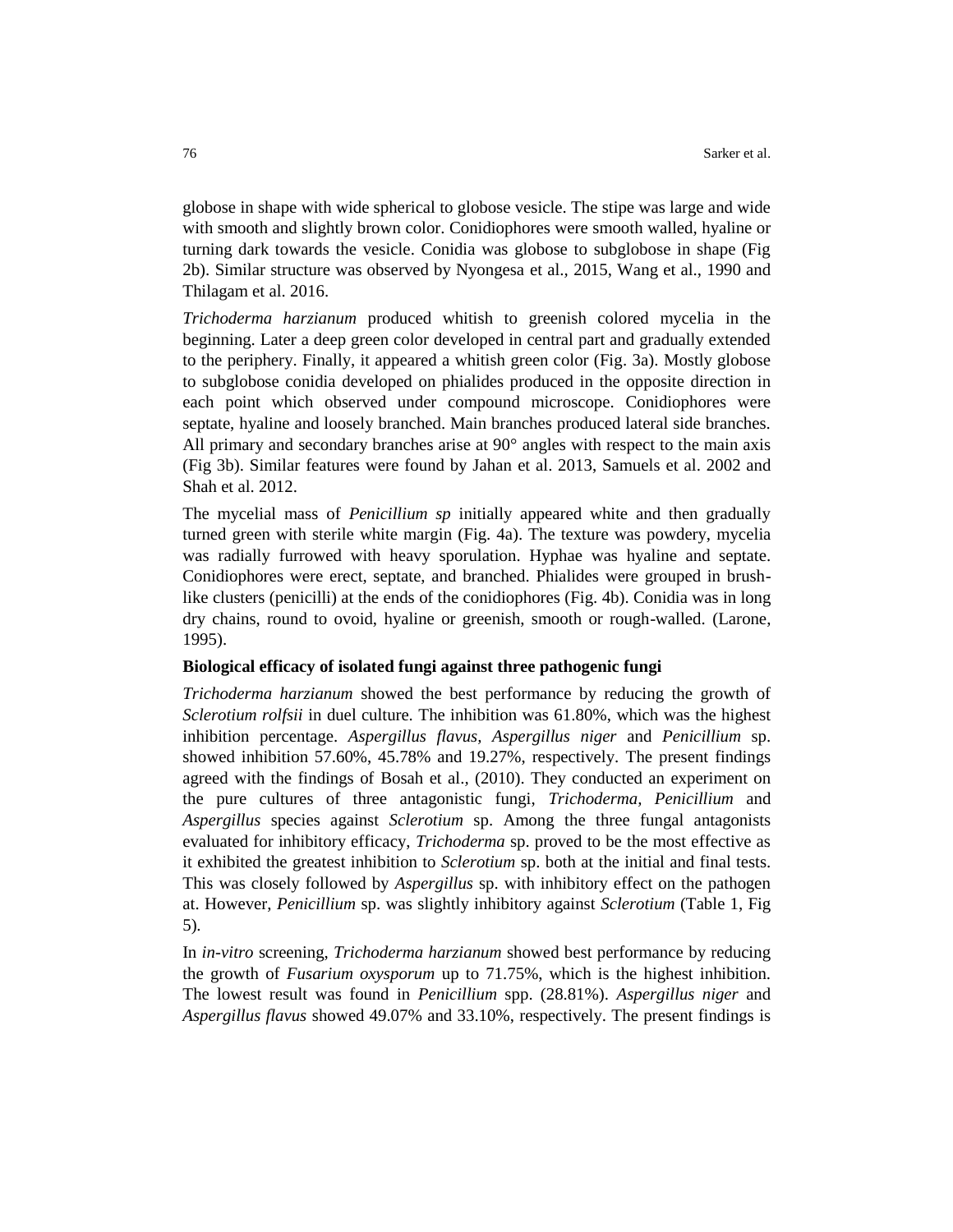partially supported by findings of Kashem et al.*,* (2011). They conducted a series of experiments to assess the effect of 14 isolates of *Trichoderma* spp*. (Trichoderma harzianum* and *T. viride)* for controlling foot and root rot of lentil caused by *Fusarium oxysporum*. The pathogenecity of 12 isolates of *F. oxysporum* and the mass production of an isolate of *T. harzianum* on 25 substrates are also studied. *Trichoderma* isolates inhibited the growth of *F. oxysporum* up to 92.07 % on agar plates (Table 1, Fig 6).

Mycelial growth of *Colletotrichum corchori* in dual culture method was mostly affected by *Trichoderma harzianum* (57.24%) followed by *Aspergillus niger* (47.95%), *Aspergillus flavus* (42.37%) and *Penicillium* sp. (39.96%). The present findings is partially supported by Fitsum et al.*,* 2014. They conducted an experiment on bean anthracnose caused by *Colletotrichum lindemuthianum* (Sacc. & Magnus) Briosi & Cavara is one of the most devastating seed-borne diseases of common bean (*Phaseolus vulgaris L*.) in Ethiopia. Three fungicides viz., Mancozeb, Folpan and Mancolaxyl, and three bioagents viz., *Trichoderma harzianum* Rifai, *Trichoderma viride* Pers. Fr. and *Pseudomonas fluorescens* Migula, were screened *in vitro* for their antifungal activities against common bean anthracnose, using the dual culture and microliter double-dilution techniques. The highest percentage of inhibition of the mycelia germination (80.39%) was obtained from T. *viride*, followed by 75.49% from *T. harzianum* and 40.2% from *P. fluorescens* (Table 1, Fig 7).



Figure 1. a. *Aspergillus flavus* on PDA medium b. Microscopic appearance of *A. flavus* at 40X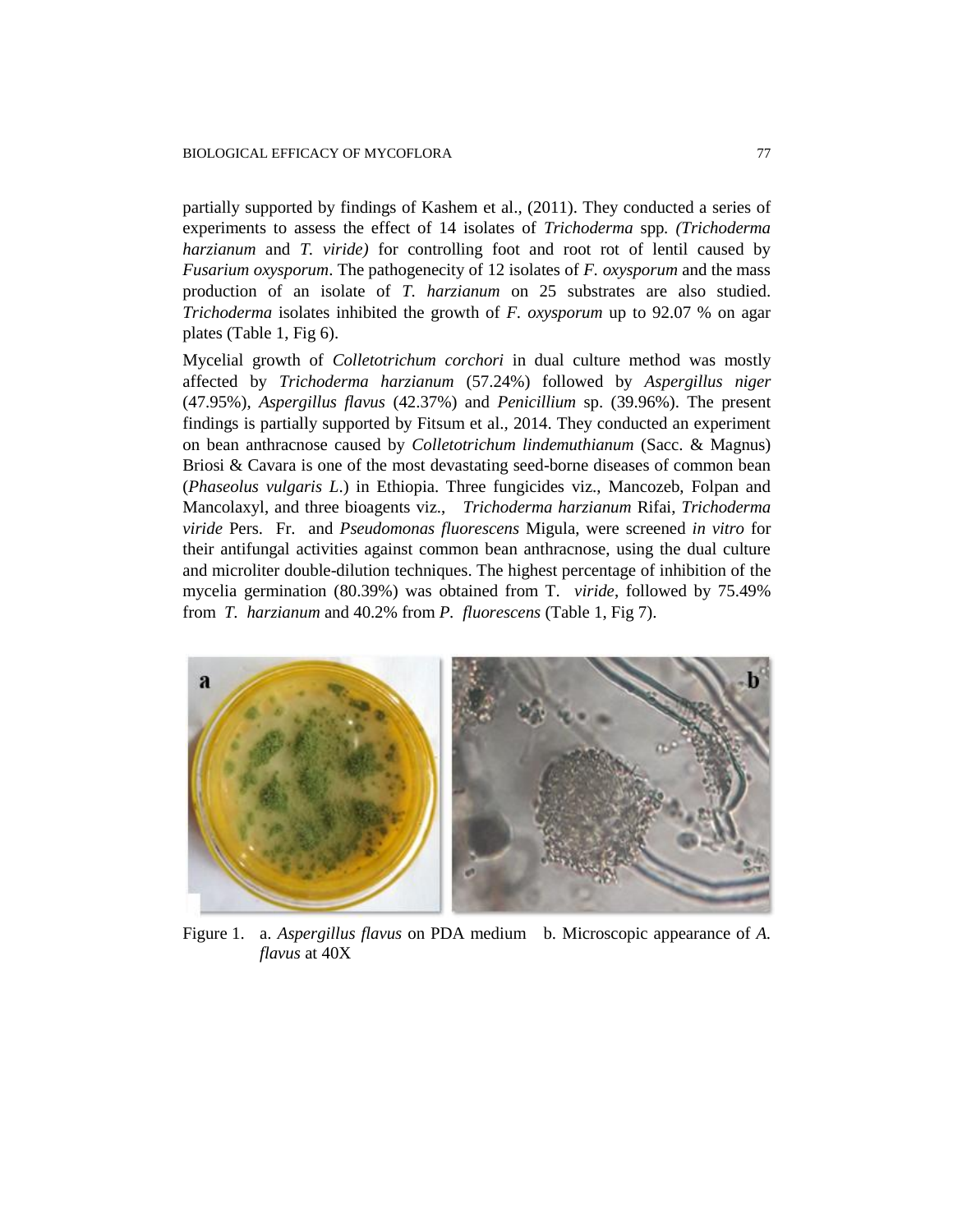

Figure 2. a. *Aspergillus niger* on PDA medium b. Microscopic appearance of *A. niger* at 40X



Figure 3. a. *Trichoderma harzianum* on PDA medium b. Microscopic appearance of *T. harzianum* at 40X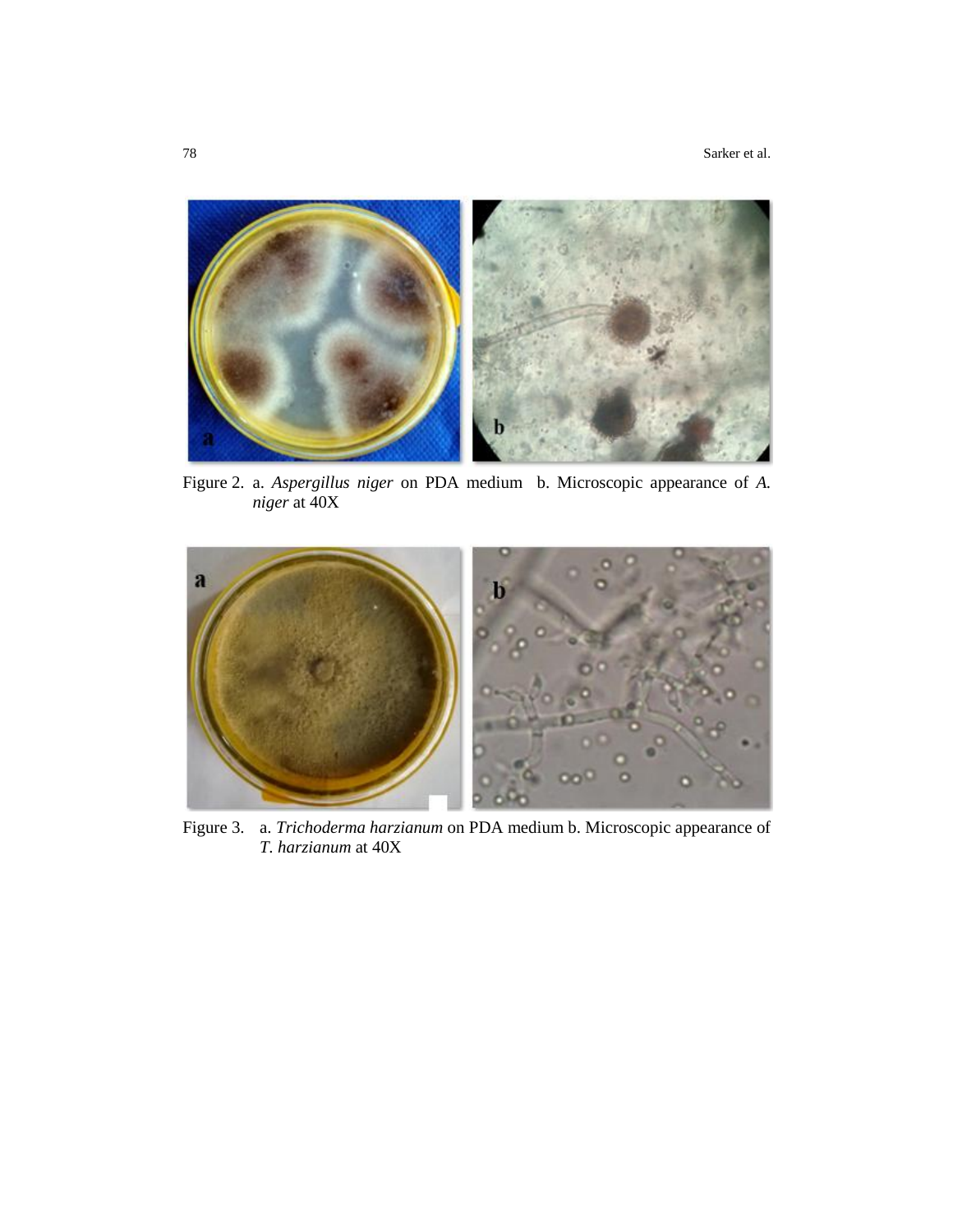

Figure 4. a. *Penicillium* sp on PDA medium, b. Microscopic appearance of *Penicillium* sp at 40X

Table1. Biological efficacy of fungi isolated from mushroom substrate against *Sclerotium rolfsii, Fusarium oxysporum and Colletotrichum corchori*

| <b>Treatment</b>                | Radial mycelial<br>growth (mm) at $7 \text{ }\mathrm{DAI}^*$ |                       |                            | % Inhibition of mycelial<br>growth at 7 DAI <sup>*</sup> |                       |                            |
|---------------------------------|--------------------------------------------------------------|-----------------------|----------------------------|----------------------------------------------------------|-----------------------|----------------------------|
|                                 | Sclerotium<br>rolfsii                                        | Fusarium<br>oxysporum | Colletotrichum<br>corchori | Sclerotium<br>rolfsii                                    | Fusarium<br>oxysporum | Colletotrichum<br>corchori |
| Penicillium<br>sp.              | 67.00                                                        | 30.75                 | 32.30                      | 19.27                                                    | 28.81                 | 39.96                      |
| Aspergillus<br>flavus           | 35.19                                                        | 28.90                 | 28.00                      | 57.60                                                    | 33.10                 | 47.95                      |
| Aspergillus<br>niger            | 45.00                                                        | 22.00                 | 31.00                      | 45.78                                                    | 49.07                 | 42.37                      |
| <i>Trichoderma</i><br>harzianum | 31.70                                                        | 12.20                 | 23.00                      | 61.80                                                    | 71.75                 | 57.24                      |
| Control                         | 83.00                                                        | 43.2                  | 53.8                       |                                                          |                       |                            |

\*In column, DAI = Days after inoculation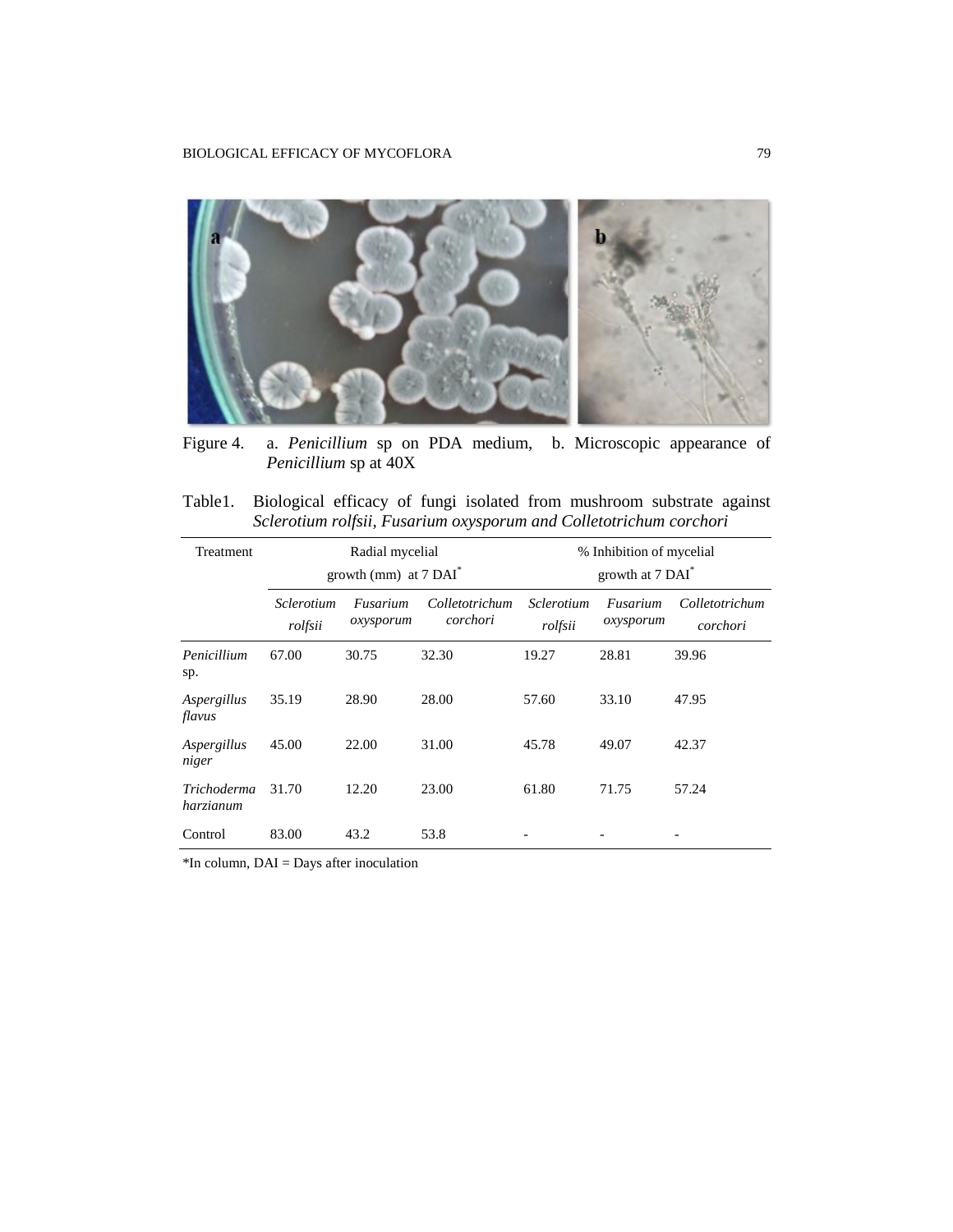80 Sarker et al.



Figure 5. a. Growth of *S. rolfsii* at 7DAI b. Growth of *S. rolfsii* against *Penicillium*  sp. at 7DAI c. Growth of *S. rolfsii* against *T. harzianum* at 7DAI d. Growth of *S. rolfsii* against *A. flavus* at 7DA e. Growth of *S. rolfsii* against *A. niger* at 7DAI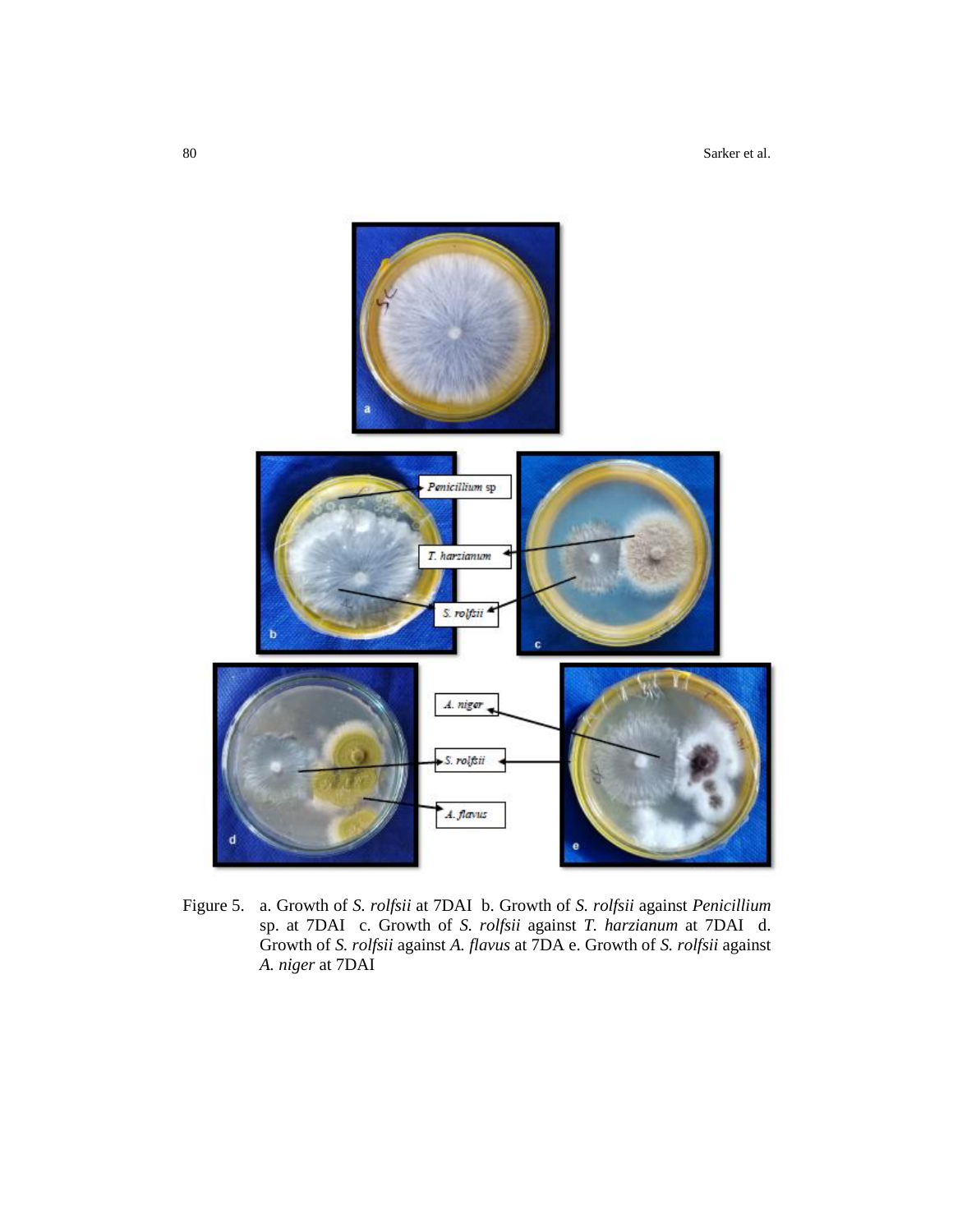

Figure 6. a. Growth of *Fusarium oxysporum* at 7DAI b. Growth of *F. oxysporum* against *Aspergillus flavus* at 7DAI c. Growth of *F. oxysporum* against *T. harzianum* at 7DAI d. Growth of *F. oxysporum* against *Aspergillus niger* at 7DAI e. Growth of *F. oxysporum* against *Penicillium* sp. at 7DAI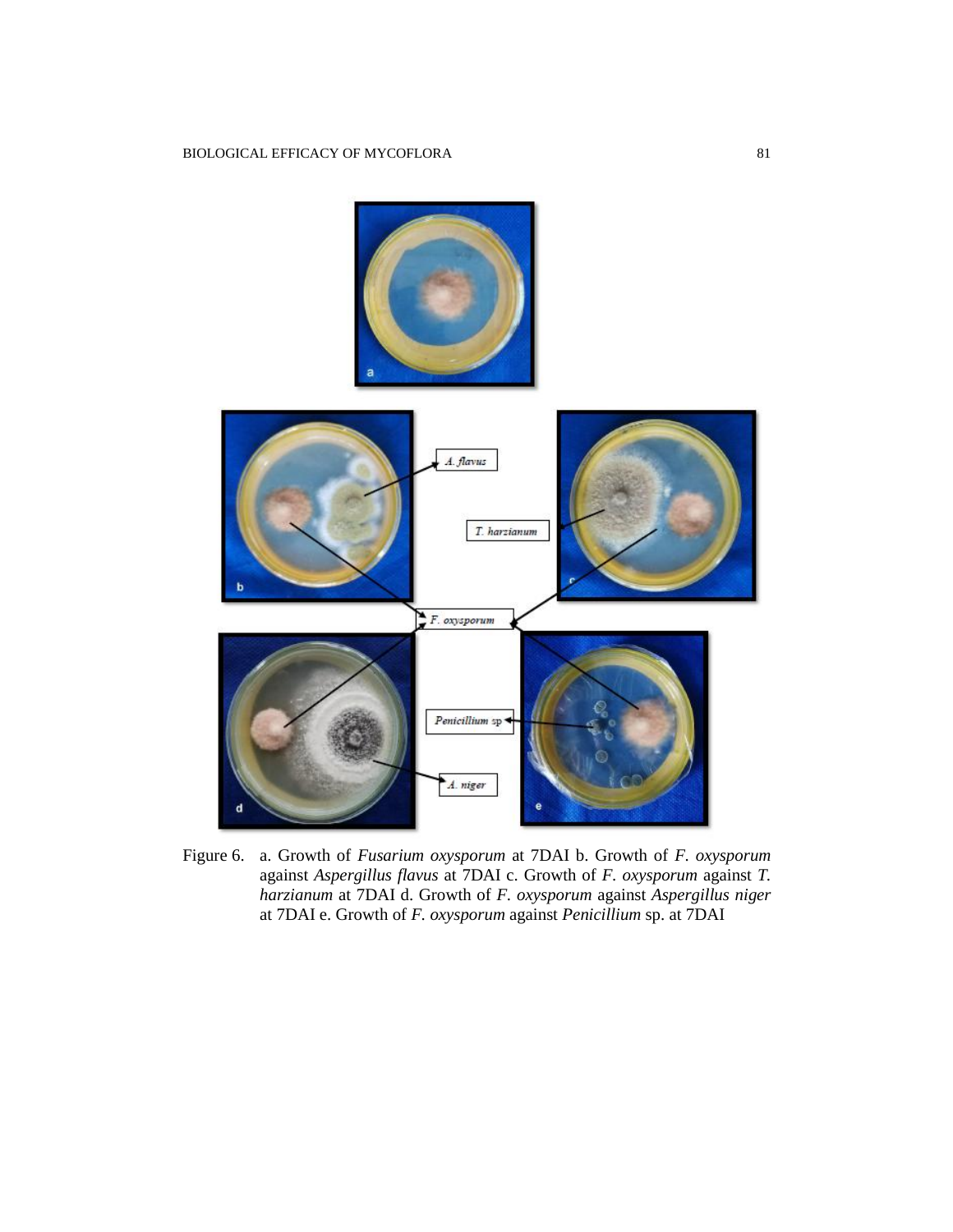82 Sarker et al.



Figure 7. a. Growth of *Colletotrichum corchori* at 7DAI b. Growth of *C. corchori*  against *Penicillium* sp. at 7DAI c. Growth of *C. corchori* against *Aspergillus niger* at 7DAI d. Growth of *C. corchori* against *T. harzianum* at 7DAI e. Growth of *C. corchori* against *Aspergillus flavus* at 7DAI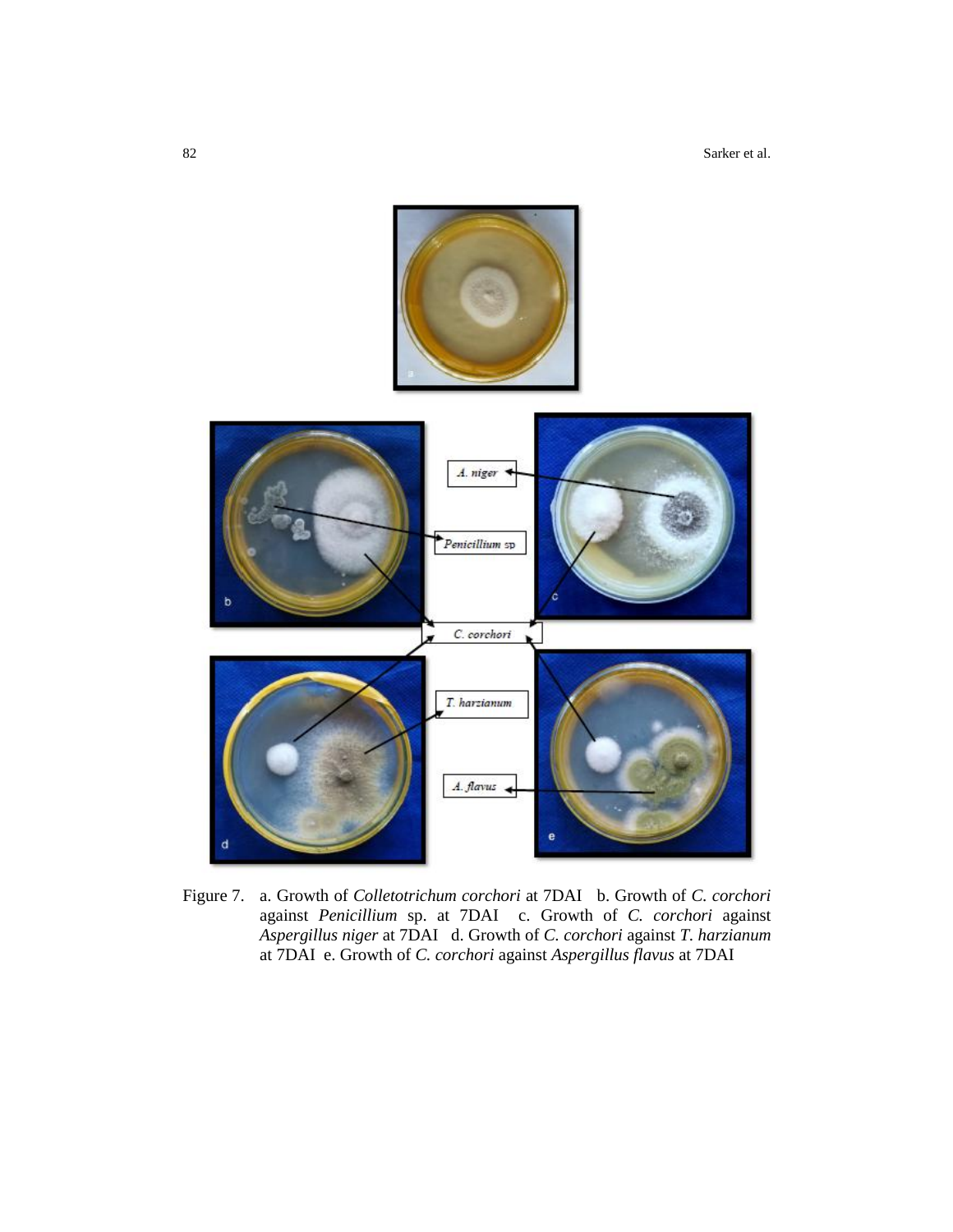#### **CONCLUSION**

Biological efficacy of fungal isolated from mushroom substrates against three pathogenic fungi were studied and found significant variation in terms of percent inhibition of radial mycelial growth of pathogenic fungi. In case of *Fusarium oxysporum* the highest inhibition was observed against *T. harzianum* (71.75%) and the lowest against *Penicillium* sp (28.58%). In case of *Sclerotium rolfsii* highest inhibition observed against *T. harzianum* (61.64%) and the lowest against *Penicillium* sp (19.55%). In case of *Colletotrichum corchori* highest inhibition observed against *T. harzianum* (57%) and the lowest against *Penicillium* sp (39.59%). It has been observed that among the fungal antagonist used against pathogenic fungi the most effective was *T. harzianum.*

#### **REFERENCES**

- Barnet, H.L. (1980). In: Compendium of Soil Fungi. Burees Pub. Co. Minneapolis, U.S.A. p.223.
- Barnett, H.L. and Hunter, B.B. (1992). In: Illustrated Genera of Imperfect Fungi Minneapolis: Burgess publishing Co. p.241.
- Bosah, O., Igeleke, C.A. and Omorusi, V.I. (2010). In vitro microbial control of pathogenic *Sclerotium rolfsii*. *International Journal Agricultural Biology*, 12: 474-476.
- Dhingra, D.D. and Sinclair, J.B. (1985). In: Basic plant pathology methods CRC Press Inc. *Boca, Florida*. p. 355
- Ellis, M.B. (1971). In: *Dematiaceous Hyphomycetes, Commonwealth Mycological Institute, Kew, Surrey England*. p. 608. ISBN 85198-027-9.
- Fitsum, S., Amin, M., Selvaraj, T. and Alemayehu, A. (2014). In vitro evaluation of some fungicides and bioagents against common bean anthracnose (Colletotrichum lindemuthianum Sacc. & Magnus) Briosi & Cavara. *African Journal of Microbiological Research,* 8(20): pp. 2000-2005
- Goszczynska, T. and Serfontein, J.J. (1998). Milk–Tween agar, a semiselective medium for isolation and differentiation of *Pseudomonas syringae* pv. *syringae*, *Pseudomonas syringae* pv. *phaseolicola* and *Xanthomonas axonopodis* pv*. phaseoli*. *Journal of Microbiological Methods*, 32(1): 65-72.
- Jahan, N., Sultana, S., Adhikary, S.K., Rahman, S. and Yasmin, S. (2013). Eavaluation of the growth performance of *Trichoderma harzianaum* (Rifai.) on different culture media. *Journal of Agricultural Veterinary Science*, 3: 44-50.
- Johnson, M. and Sekhar, C.V. (2012). Principles of Plant Pathology: Practical manual. p. 67.
- Kashem, M.A., Hossain, I. and Hasna, M.K. (2011). Use of *Trichoderma* in biological control of foot and root rot of lentil (*Lens culinaris Medik*). *International Journal of Sustainable Crop Production*, 6(1): 29-35.
- Kwon, H. and Kim, S.B. (2004). In: Mushroom grower's Handbook. 1: Bag cultivation. *Oyster mushroom Cultivation*, pp. 160-173.
- Larone, D.H. (1995). *Medically important fungi: a guide to identification* (No. Ed. 2). American Society for Microbiology.